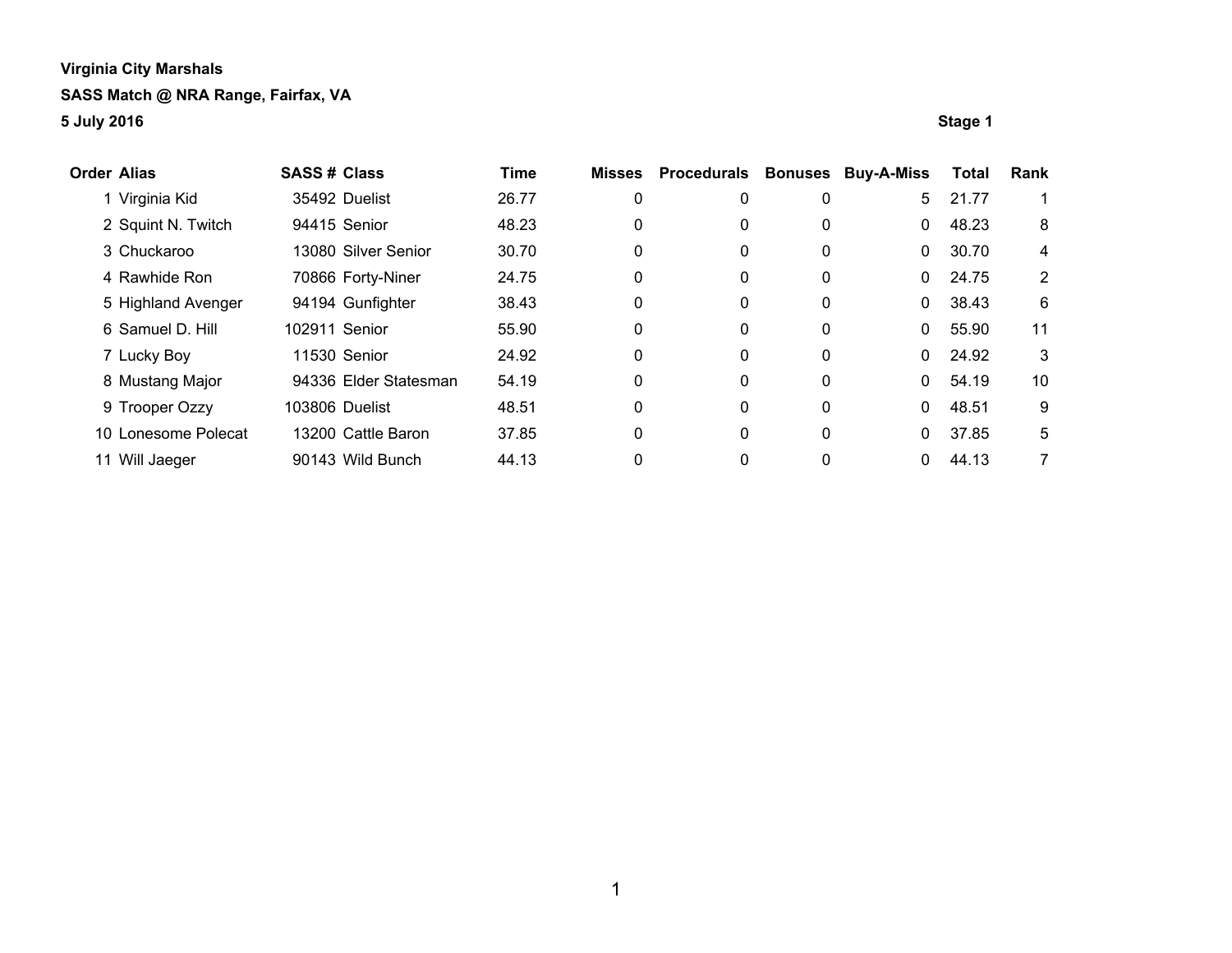| <b>Order Alias</b> |                     | <b>SASS# Class</b> |                       | <b>Time</b> | <b>Misses</b> | Procedurals | <b>Bonuses</b> | <b>Buy-A-Miss</b> | <b>Total</b> | Rank |
|--------------------|---------------------|--------------------|-----------------------|-------------|---------------|-------------|----------------|-------------------|--------------|------|
|                    | 1 Virginia Kid      |                    | 35492 Duelist         | 27.50       | 10            | 0           | 0              | 0                 | 37.50        | 6    |
|                    | 2 Squint N. Twitch  |                    | 94415 Senior          | 48.58       | 0             | 10          | $\mathbf 0$    | 0                 | 58.58        | 11   |
|                    | 3 Chuckaroo         |                    | 13080 Silver Senior   | 29.33       | 0             | 0           | 0              | 0                 | 29.33        | 2    |
|                    | 4 Rawhide Ron       |                    | 70866 Forty-Niner     | 34.29       | 0             | 0           | 0              | 5                 | 29.29        |      |
|                    | 5 Highland Avenger  |                    | 94194 Gunfighter      | 31.88       | 0             | 0           | 0              | $\Omega$          | 31.88        | 3    |
|                    | 6 Samuel D. Hill    | 102911 Senior      |                       | 33.07       | 0             | 0           | 0              | 0                 | 33.07        | 4    |
|                    | 7 Lucky Boy         |                    | 11530 Senior          | 22.65       | 5             | 10          | 0              | 0                 | 37.65        | 7    |
|                    | 8 Mustang Major     |                    | 94336 Elder Statesman | 45.55       | 0             | 0           | $\mathbf 0$    | 0                 | 45.55        | 8    |
|                    | 9 Trooper Ozzy      |                    | 103806 Duelist        | 45.80       | 10            | 0           | $\mathbf 0$    | 0                 | 55.80        | 9    |
|                    | 10 Lonesome Polecat |                    | 13200 Cattle Baron    | 36.97       | 0             | 0           | $\mathbf 0$    | 0                 | 36.97        | 5    |
| 11                 | Will Jaeger         |                    | 90143 Wild Bunch      | 53.28       | 5             | 0           | 0              | 0                 | 58.28        | 10   |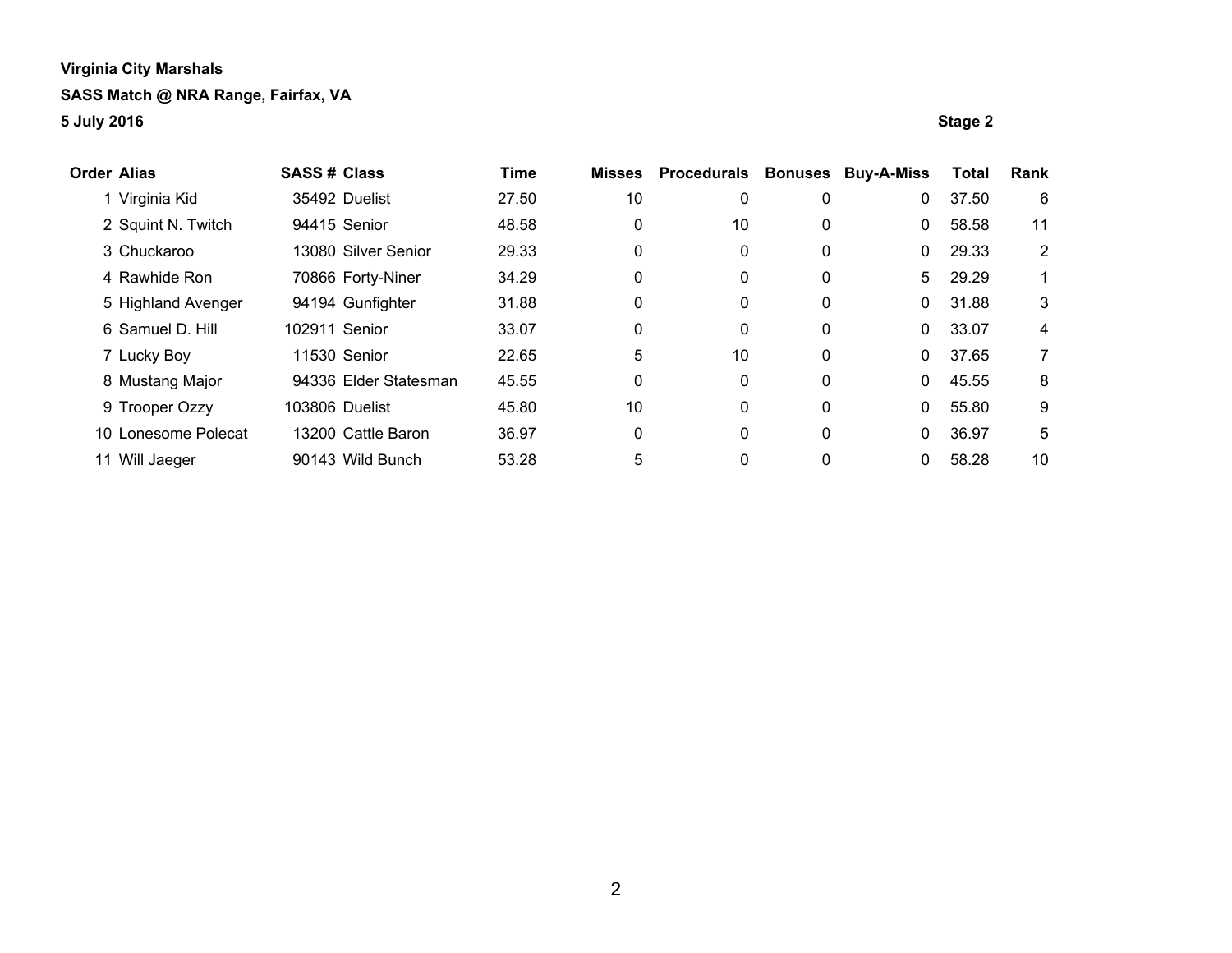| <b>Order Alias</b> |                     | <b>SASS# Class</b> |                       | Time  | <b>Misses</b> | Procedurals Bonuses Buy-A-Miss |   |              | <b>Total</b> | Rank |
|--------------------|---------------------|--------------------|-----------------------|-------|---------------|--------------------------------|---|--------------|--------------|------|
|                    | 1 Virginia Kid      |                    | 35492 Duelist         | 30.61 | 5             | 0                              | 0 | 0            | 35.61        | 5    |
|                    | 2 Squint N. Twitch  |                    | 94415 Senior          | 44.90 | 0             | 0                              | 0 | $\Omega$     | 44.90        | 9    |
|                    | 3 Chuckaroo         |                    | 13080 Silver Senior   | 29.52 | 5             | 0                              | 0 | $\mathbf{0}$ | 34.52        | 4    |
|                    | 4 Rawhide Ron       |                    | 70866 Forty-Niner     | 26.36 | 0             | 0                              | 0 | $\Omega$     | 26.36        |      |
|                    | 5 Highland Avenger  |                    | 94194 Gunfighter      | 28.36 | 0             | 0                              | 0 | $\Omega$     | 28.36        | 2    |
|                    | 6 Samuel D. Hill    | 102911 Senior      |                       | 33.10 | 0             | 0                              | 0 | $\mathbf{0}$ | 33.10        | 3    |
|                    | 7 Lucky Boy         |                    | 11530 Senior          | 21.02 | 5             | 10                             | 0 | $\mathbf{0}$ | 36.02        | 6    |
|                    | 8 Mustang Major     |                    | 94336 Elder Statesman | 47.14 | 5             | 0                              | 0 | $\Omega$     | 52.14        | 10   |
|                    | 9 Trooper Ozzy      |                    | 103806 Duelist        | 50.01 | 10            | 0                              | 0 | $\mathbf{0}$ | 60.01        | 11   |
|                    | 10 Lonesome Polecat |                    | 13200 Cattle Baron    | 33.93 | 5             | 0                              | 0 | $\Omega$     | 38.93        | 7    |
|                    | 11 Will Jaeger      |                    | 90143 Wild Bunch      | 42.68 | 0             | 0                              | 0 | $\Omega$     | 42.68        | 8    |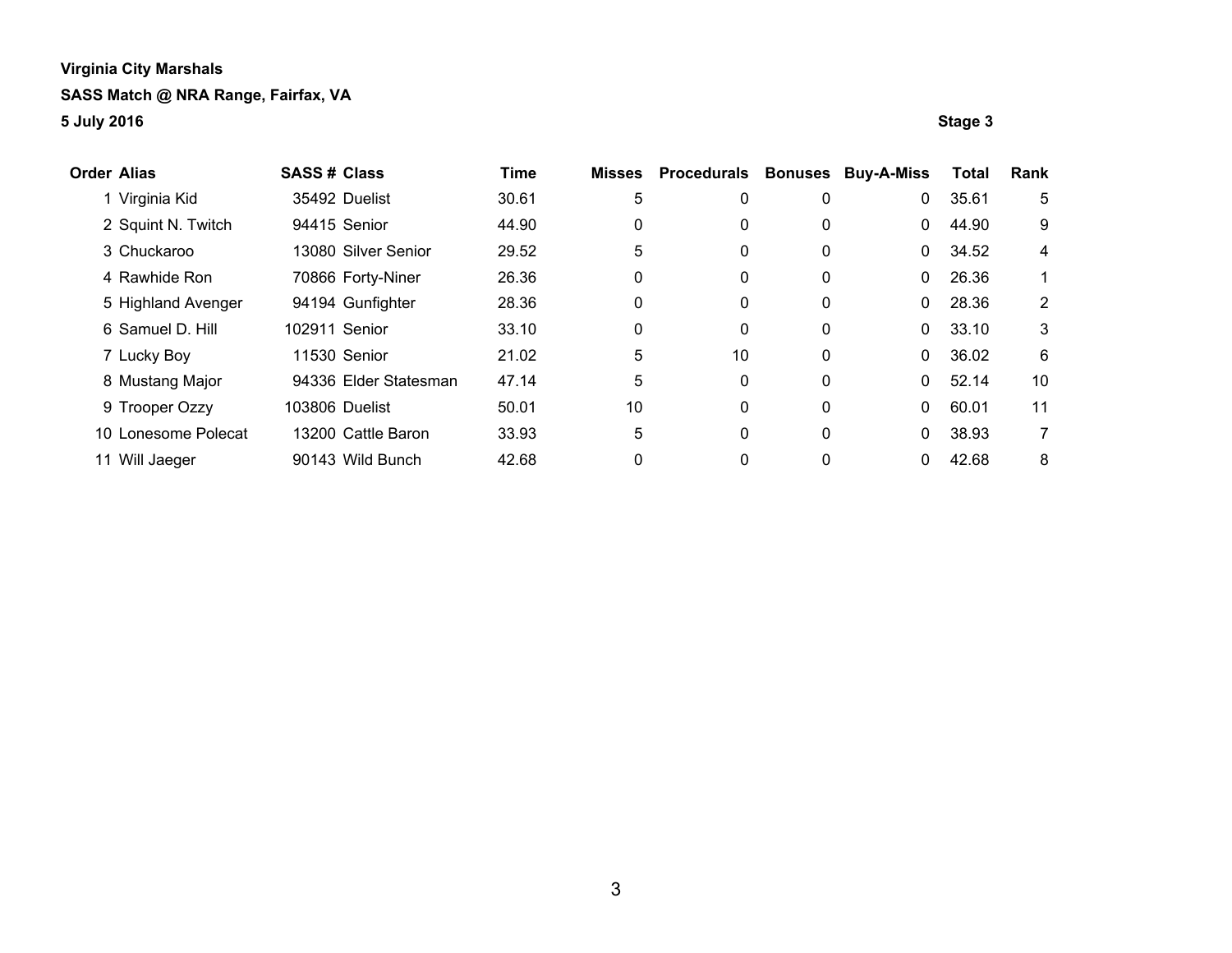| <b>Order Alias</b> |                     | <b>SASS # Class</b> |                       | Time  | Misses | <b>Procedurals Bonuses</b> |              | <b>Buy-A-Miss</b> | Total | Rank           |
|--------------------|---------------------|---------------------|-----------------------|-------|--------|----------------------------|--------------|-------------------|-------|----------------|
|                    | 1 Virginia Kid      |                     | 35492 Duelist         | 25.58 | 0      | 0                          | 0            | 0                 | 25.58 |                |
|                    | 2 Squint N. Twitch  |                     | 94415 Senior          | 40.69 | 0      | 0                          | 0            | $\mathbf{0}$      | 40.69 | 8              |
|                    | 3 Chuckaroo         |                     | 13080 Silver Senior   | 35.09 | 0      | 0                          | 0            | $\mathbf{0}$      | 35.09 | 5              |
|                    | 4 Rawhide Ron       |                     | 70866 Forty-Niner     | 27.44 | 0      | 0                          | 0            | $\mathbf{0}$      | 27.44 | $\overline{2}$ |
|                    | 5 Highland Avenger  |                     | 94194 Gunfighter      | 27.65 | 0      | 0                          | 0            | $\mathbf{0}$      | 27.65 | 3              |
|                    | 6 Samuel D. Hill    | 102911 Senior       |                       | 38.56 | 0      | 0                          | 0            | $\mathbf{0}$      | 38.56 | 6              |
|                    | 7 Lucky Boy         |                     | 11530 Senior          | 34.26 | 0      | 0                          | 0            | $\mathbf{0}$      | 34.26 | 4              |
|                    | 8 Mustang Major     |                     | 94336 Elder Statesman | 46.82 | 0      | 0                          | $\mathbf{0}$ | $\Omega$          | 46.82 | 9              |
|                    | 9 Trooper Ozzy      |                     | 103806 Duelist        | 43.22 | 5      | 0                          | 0            | $\mathbf{0}$      | 48.22 | 11             |
|                    | 10 Lonesome Polecat |                     | 13200 Cattle Baron    | 40.63 | 0      | 0                          | 0            | $\Omega$          | 40.63 | 7              |
|                    | 11 Will Jaeger      |                     | 90143 Wild Bunch      | 42.67 | 5      | 0                          | 0            | $\Omega$          | 47.67 | 10             |